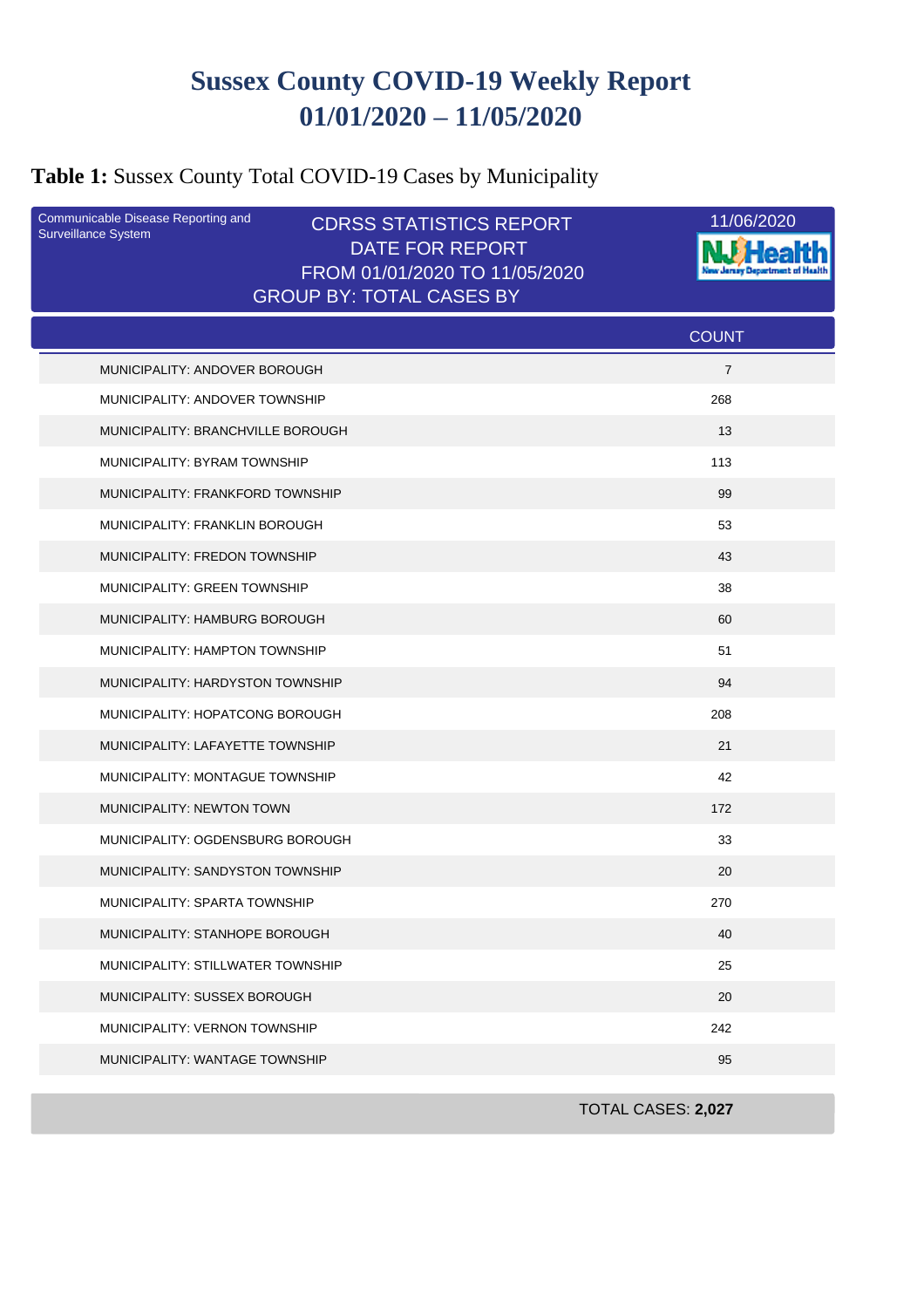

#### Figure 1: Sussex County Total COVID-19 Cases by Municipality

**Figure 2:** Sussex County Positive COVID-19 Cases by Reported Date

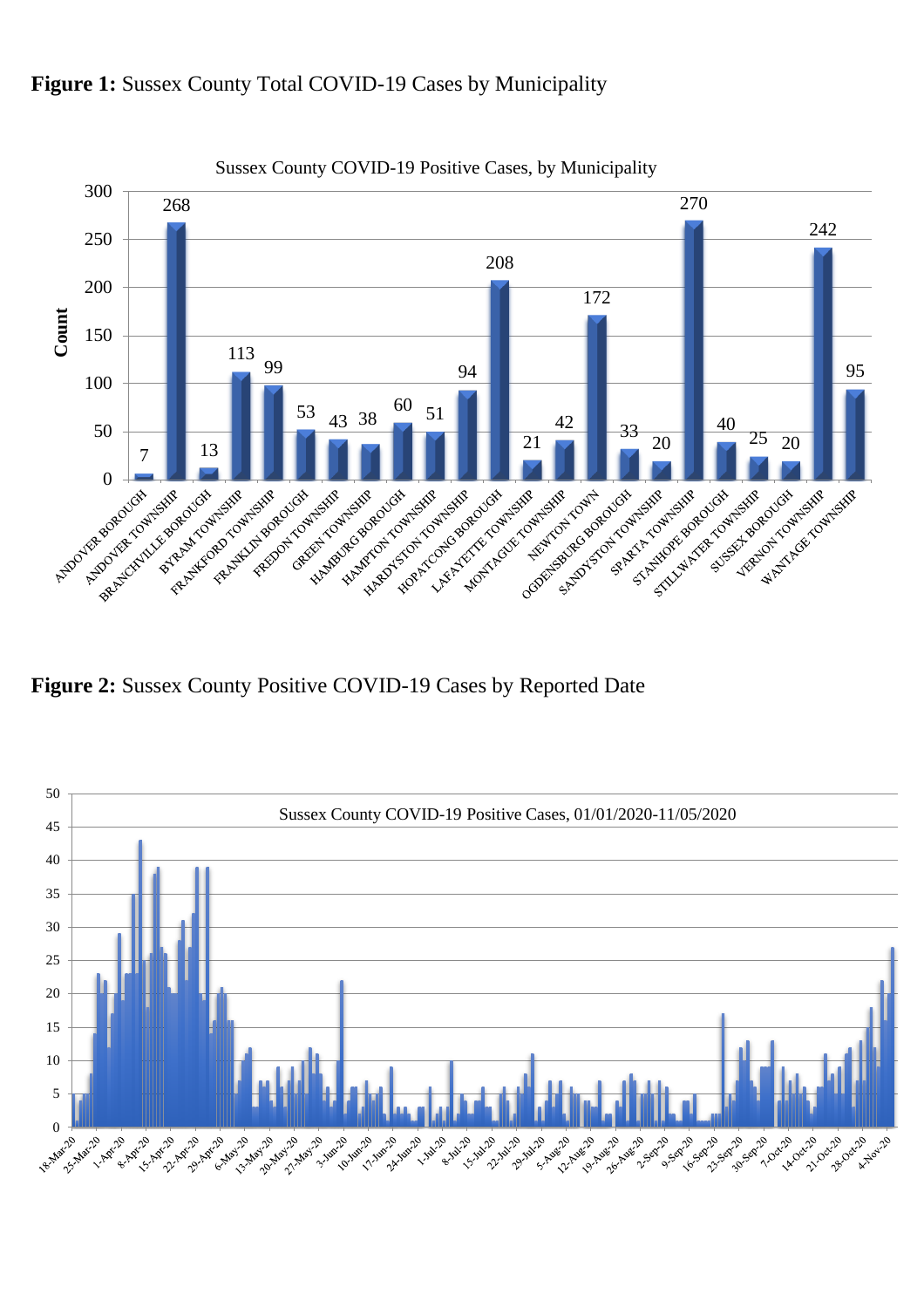**Table 2:** Sussex County Positive COVID-19 Cases by Gender

| <b>Gender</b> | Count | <b>Percentage</b> |
|---------------|-------|-------------------|
| Female        | 1,024 | 51%               |
| Male          | 1,003 | 49%               |

**Figure 3:** Sussex County Positive COVID-19 Cases by Gender





**Table 3:** Sussex County Positive COVID-19 Cases by Race

| Race                                      | Count | Percentage |
|-------------------------------------------|-------|------------|
| AMERICAN INDIAN OR ALASKAN NATIVE         |       | $0.1\%$    |
| <b>ASIAN</b>                              | 53    | 3%         |
| <b>BLACK OR AFRICAN AMERICAN</b>          | 90    | 4.5%       |
| NATIVE HAWAIIAN OR OTHER PACIFIC ISLANDER |       | 0.2%       |
| <b>OTHER</b>                              | 52    | 2.5%       |
| WHITE                                     | 1,807 | 89%        |
| <b>UNKNOWN</b>                            | 19    | 1%         |

**Figure 4:** Sussex County Positive COVID-19 Cases by Race

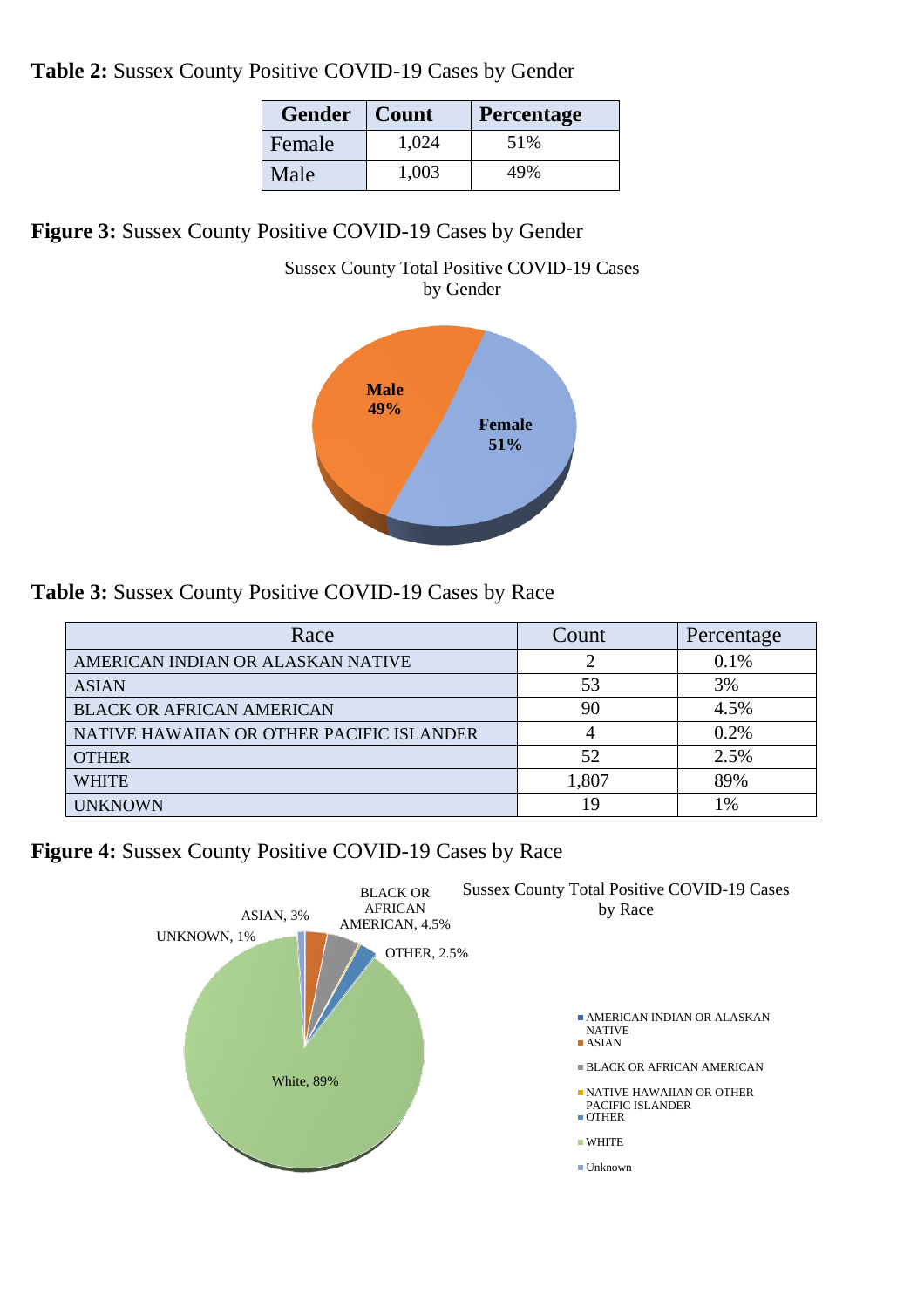## **Table 4:** Sussex County Positive COVID-19 Cases by Age

| Minimum Age | Average Age | Maximum Age |
|-------------|-------------|-------------|
| 3 Months    | 49Y 3M      | 105Y        |

## **Figure 5:** Sussex County Positive COVID-19 Cases by Age Group

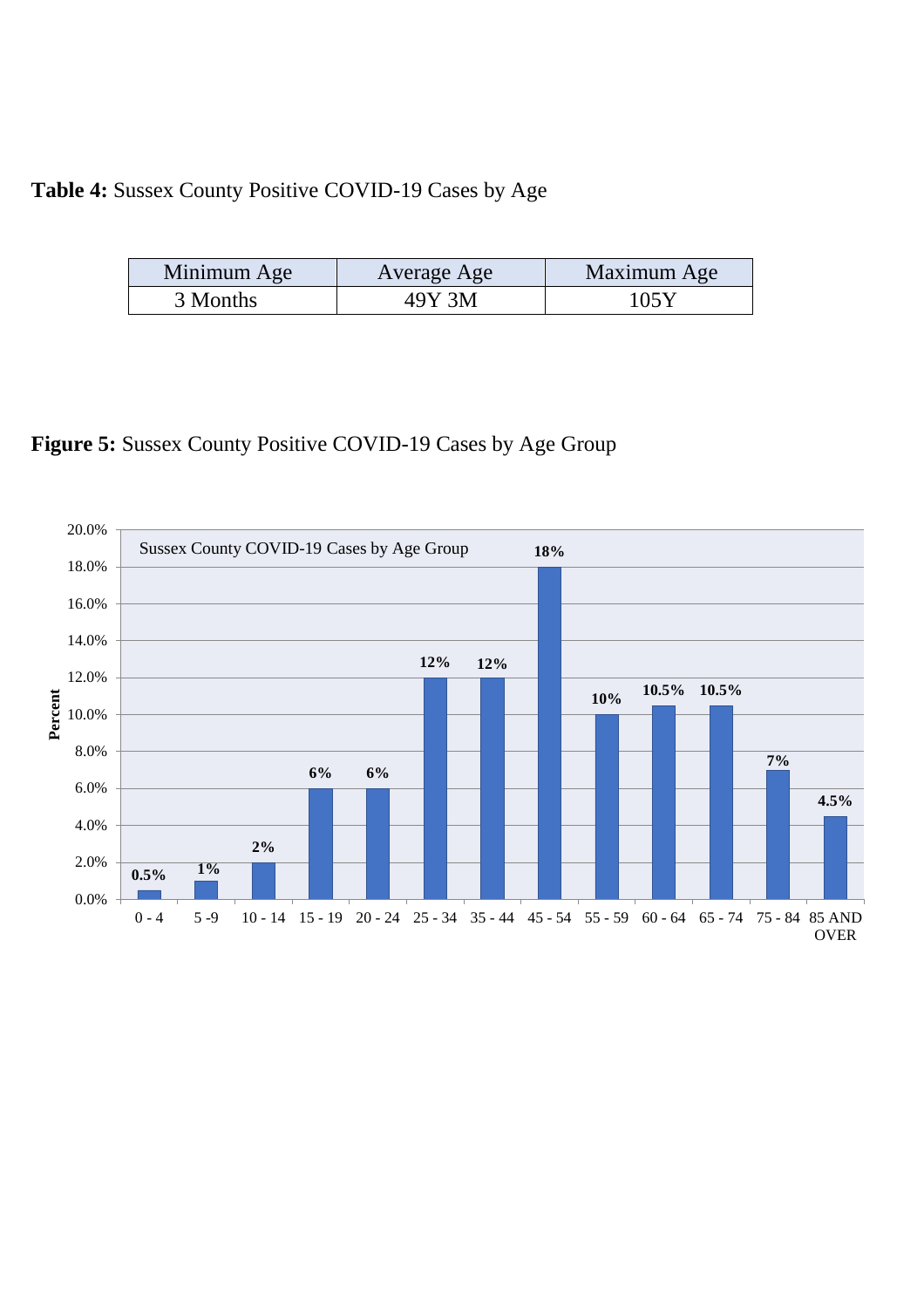# **Table 5:** Sussex County COVID-19 Deaths by Municipality, 01/01/2020 - 11/05/2020

| Communicable Disease Reporting and<br><b>Surveillance System</b> | <b>CDRSS STATISTICS REPORT</b><br>DATE FOR REPORT<br>FROM 01/01/2020 TO 11/05/2020<br><b>GROUP BY: DEATHS BY MUNICIPATILTY</b> |                                  | 11/06/2020 |
|------------------------------------------------------------------|--------------------------------------------------------------------------------------------------------------------------------|----------------------------------|------------|
|                                                                  |                                                                                                                                | <b>COUNT</b>                     |            |
| MUNICIPALITY: ANDOVER TOWNSHIP                                   |                                                                                                                                | 115                              |            |
| MUNICIPALITY: BYRAM TOWNSHIP                                     |                                                                                                                                | 4                                |            |
| MUNICIPALITY: FRANKFORD TOWNSHIP                                 |                                                                                                                                | 23                               |            |
| MUNICIPALITY: FRANKLIN BOROUGH                                   |                                                                                                                                | $\overline{2}$                   |            |
| MUNICIPALITY: FREDON TOWNSHIP                                    |                                                                                                                                | $\mathbf{1}$                     |            |
| MUNICIPALITY: HAMBURG BOROUGH                                    |                                                                                                                                | $\mathbf{1}$                     |            |
| MUNICIPALITY: HAMPTON TOWNSHIP                                   |                                                                                                                                | 3                                |            |
| MUNICIPALITY: HARDYSTON TOWNSHIP                                 |                                                                                                                                | $\mathbf{3}$                     |            |
| MUNICIPALITY: HOPATCONG BOROUGH                                  |                                                                                                                                | $\overline{7}$                   |            |
| MUNICIPALITY: MONTAGUE TOWNSHIP                                  |                                                                                                                                | 4                                |            |
| MUNICIPALITY: NEWTON TOWN                                        |                                                                                                                                | 12                               |            |
| MUNICIPALITY: OGDENSBURG BOROUGH                                 |                                                                                                                                | 2                                |            |
| MUNICIPALITY: SANDYSTON TOWNSHIP                                 |                                                                                                                                | $\mathbf{1}$                     |            |
| MUNICIPALITY: SPARTA TOWNSHIP                                    |                                                                                                                                | 12                               |            |
| MUNICIPALITY: STANHOPE BOROUGH                                   |                                                                                                                                | $\mathbf{1}$                     |            |
| MUNICIPALITY: VERNON TOWNSHIP                                    |                                                                                                                                | $\,6\,$                          |            |
| MUNICIPALITY: WANTAGE TOWNSHIP                                   |                                                                                                                                | $\mathbf{1}$                     |            |
|                                                                  |                                                                                                                                | 198<br><b>TOTAL FOR PAT DIED</b> |            |

## **Table 6:** Sussex County New Reported COVID-19 Related Deaths - 11/05/2020

| <b>Deceased</b> | Age | <b>Gender</b> | <b>Township</b> | Date of Death | <b>Case Status</b> |
|-----------------|-----|---------------|-----------------|---------------|--------------------|
|                 |     |               |                 |               |                    |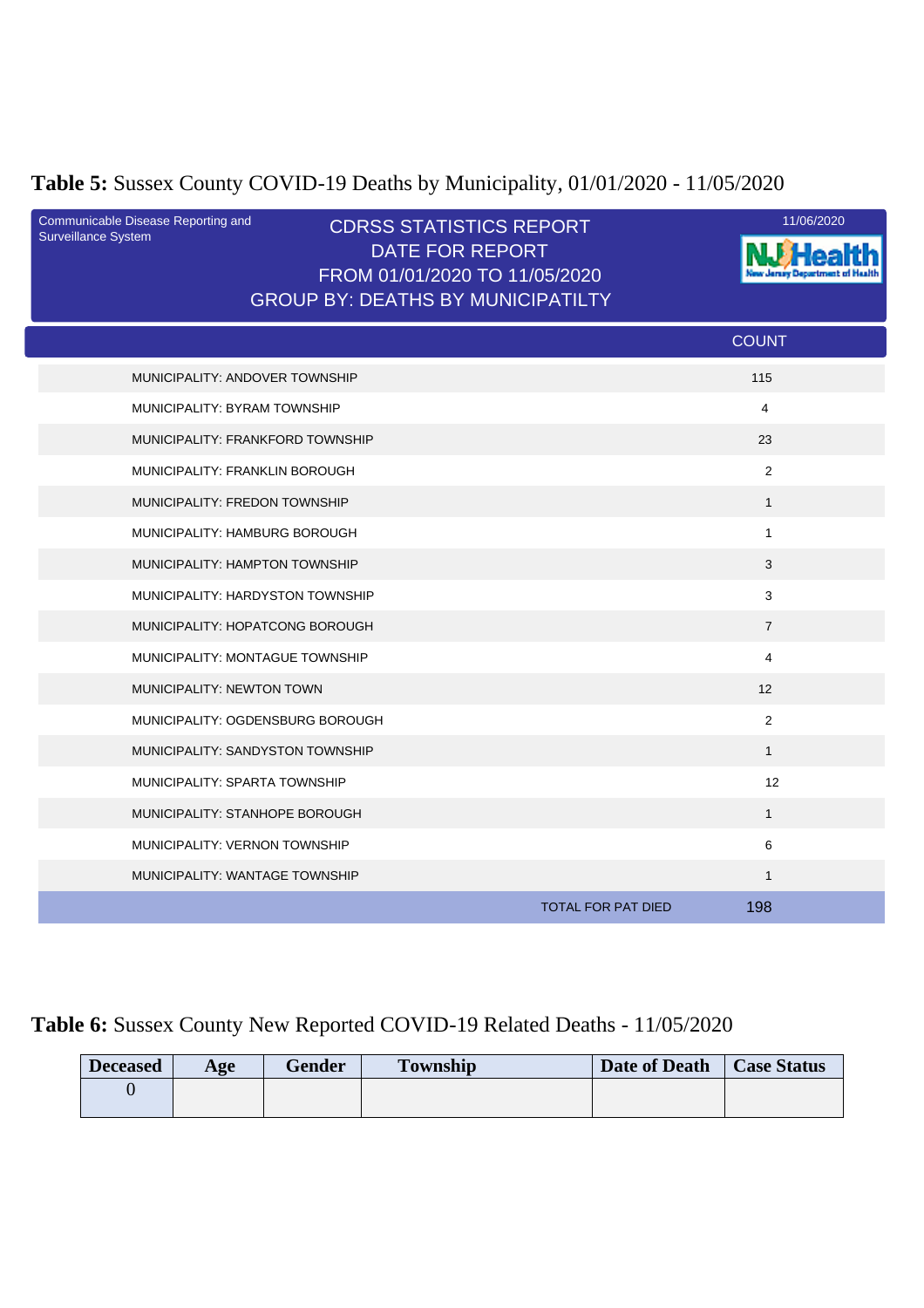

**Figure 6**: Sussex County COVID-19 Deaths by Municipality

**Figure 7:** Sussex County COVID-19 Related Death Cases by Date of Death

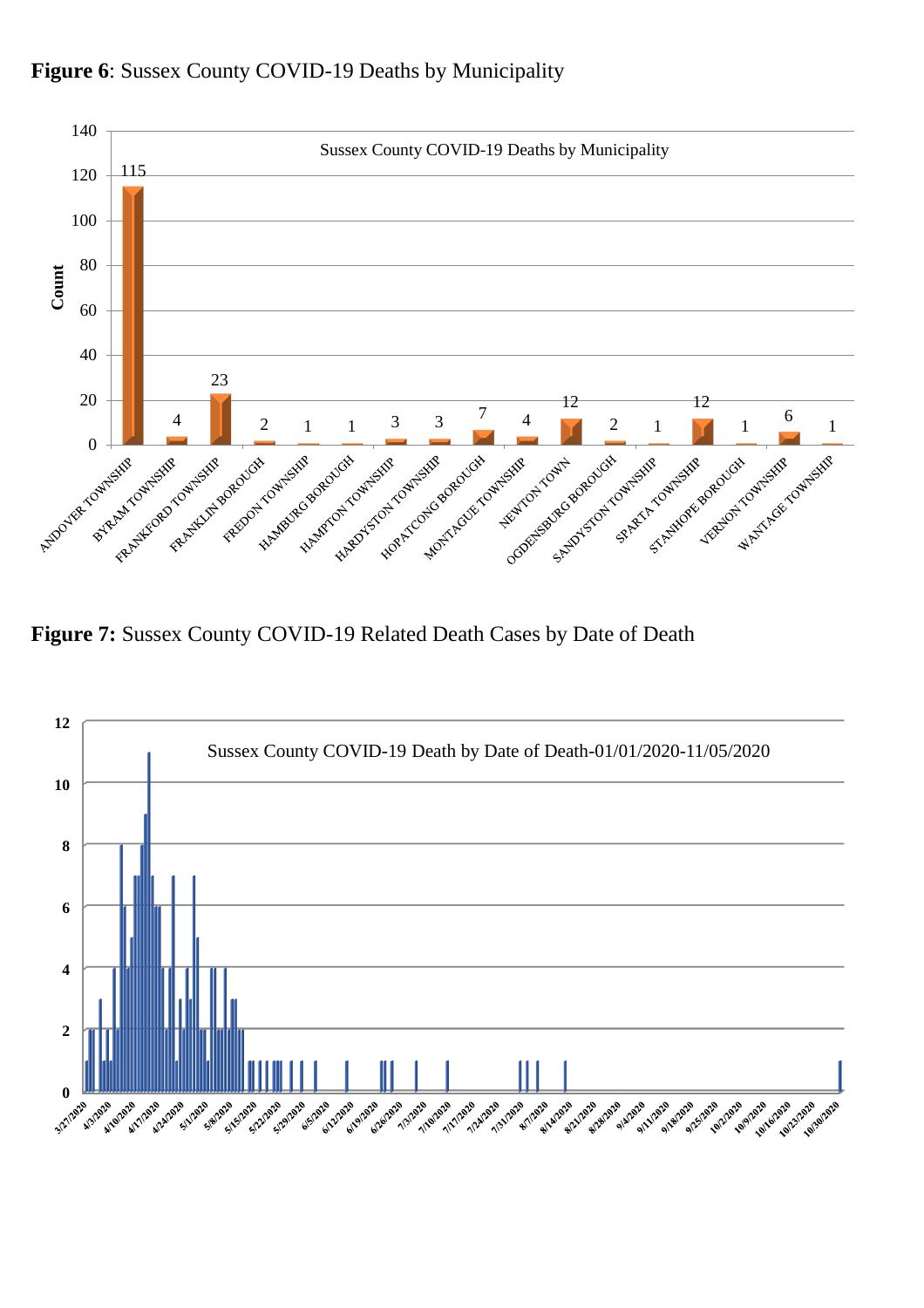**Table 7:** Sussex County COVID-19 Deaths by Gender

| <b>Gender</b> | Count | <b>Percentage</b> |
|---------------|-------|-------------------|
| Female        | 94    | 47%               |
| Male          | 104   | 53%               |

Sussex County COVID-19 Deaths by Gender

**Figure 8:** Sussex County COVID-19 Deaths by Gender



**Table 8:** Sussex County COVID-19 Deaths by Race

| Race                              | Count | Percentage |
|-----------------------------------|-------|------------|
| AMERICAN INDIAN OR ALASKAN NATIVE |       | 0.5%       |
| <b>ASIAN</b>                      |       | 2%         |
| <b>BLACK OR AFRICAN AMERICAN</b>  | 24    | 12%        |
| <b>OTHER</b>                      |       | 1%         |
| <b>WHITE</b>                      | 166   | 84%        |
| <b>UNKNOWN</b>                    |       | 0.5%       |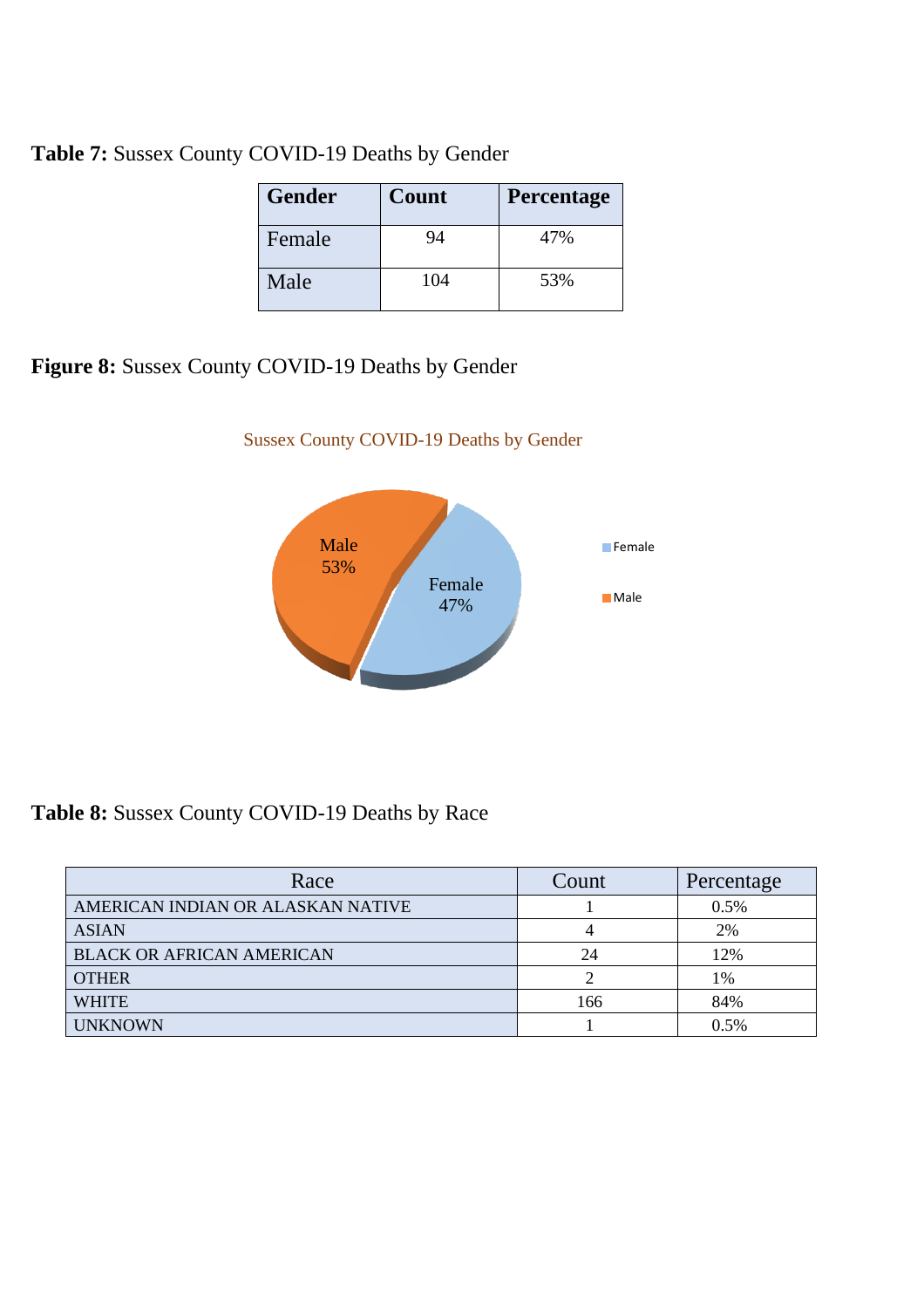

#### **Figure 9:** Sussex County COVID-19 Deaths by Race



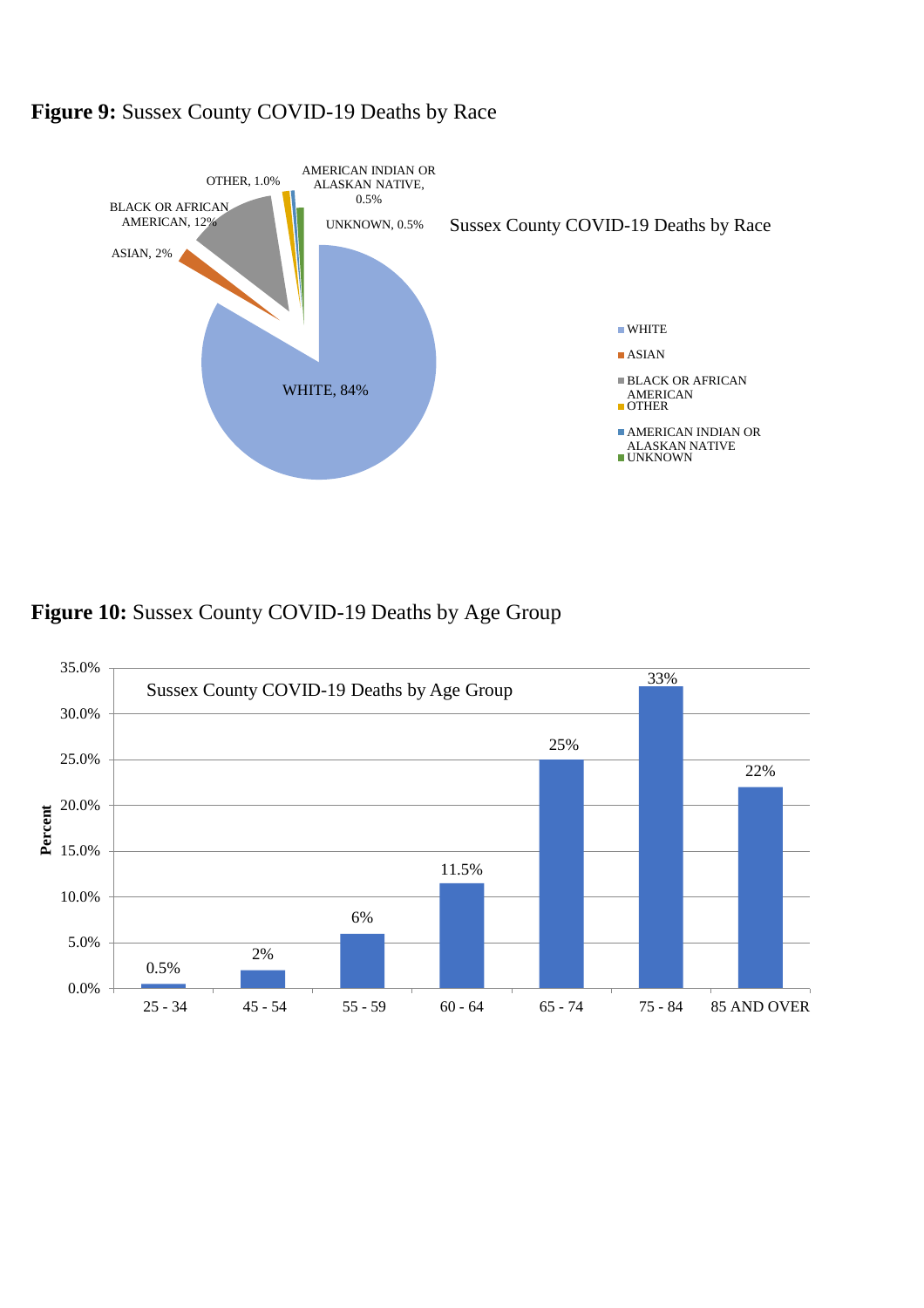## **Figure 11: Sussex County COVID-19 Related Hospitalizations by Date of Admission**